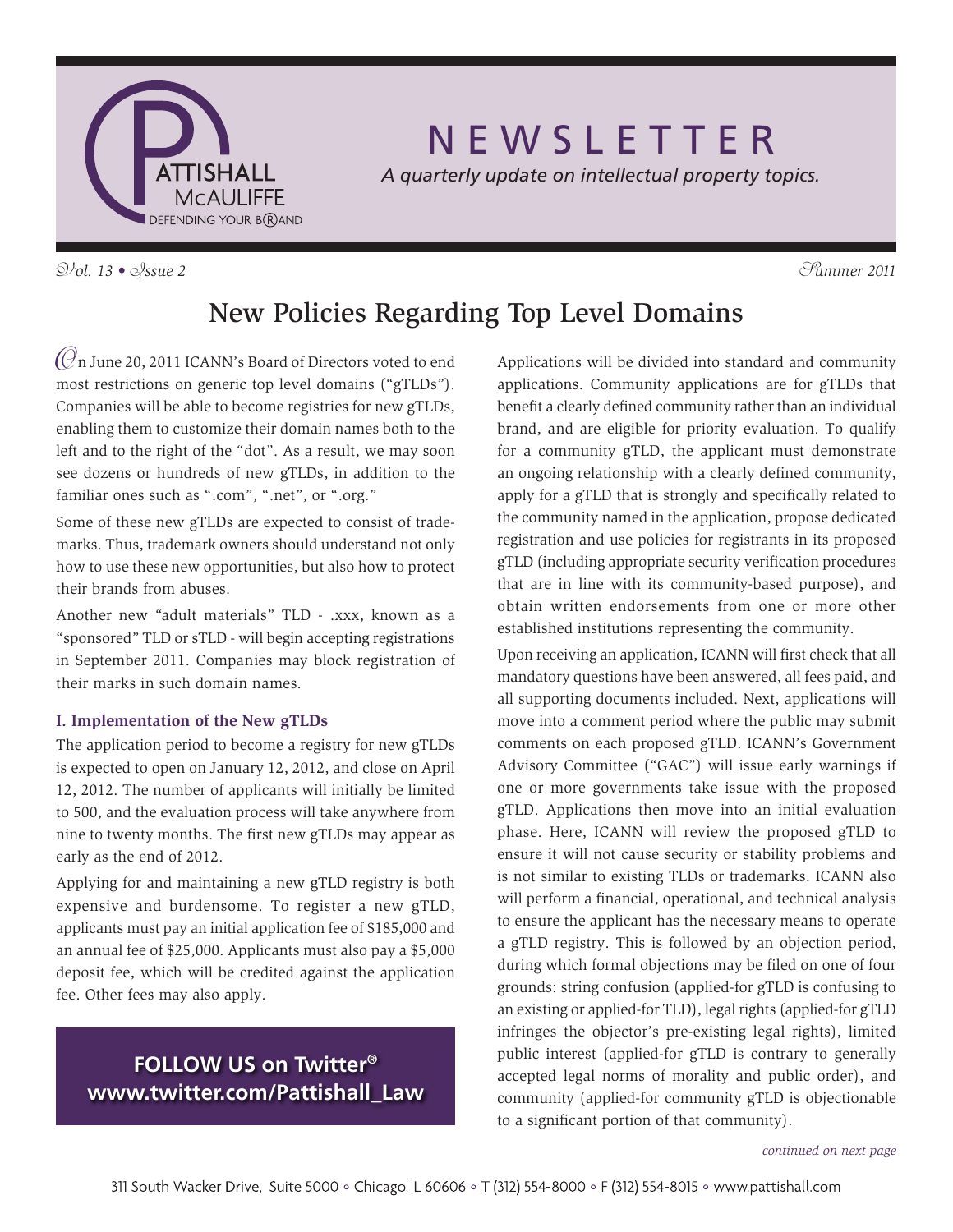#### *continued from cover*

For competing applications, ICANN will first recommend that the parties resolve any dispute by themselves. Otherwise, ICANN will institute an auction. Applicants for community gTLDs may elect a priority evaluation. Under a priority evaluation, ICANN will award points according to certain evaluation criteria. The application with the most points will be given priority. In case of a tie, ICANN will hold an auction. Once priority is determined, the gTLD will be granted.

#### **II. Allowance of the .xxx sTLD**

Shortly before ICANN authorized the new gTLDs process, it approved the .xxx sTLD for use in the adult entertainment industry. The .xxx sTLD was first presented to ICANN in 2000 and resubmitted in 2004. ICANN preliminarily approved the TLD in 2005, but pressure from GAC caused ICANN to reverse its approval. A revised proposed was submitted in 2007, but public reaction caused ICANN to reject the proposal. After an independent panel reviewed the decision in 2009, the panel found that .xxx satisfied the sTLD requirements and should have been allowed. After another year of voting and public comment, ICANN approved the .xxx sTLD on March 18, 2011.

Several companies within the adult entertainment industry have expressed reservations about introducing the new sTLD. They fear it will make it easier for governments to monitor or block adult entertainment websites. Nevertheless, implementation of the .xxx sTLD will begin in September 2011. The application and blocking process will be organized into four periods.

The first period, Sunrise A, is the application period for applicants who satisfy adult Sponsored Community requirements and already operate an existing domain name in another gTLD or ccTLD or own an issued, qualifying trademark registration. This period runs from September 7, 2011 through October 7, 2011. Sunrise A applicants have priority over all other applicants.

The second period, Sunrise B, is the opt out period for trademark owners outside the adult Sponsored Community. Sunrise B runs at the same time as Sunrise A. It allows trademark owners to prevent their trademarks from being registered by others under the .xxx sTLD. The minimum term for blocking marks is ten years.

The third period, the landrush, opens up registration for the .xxx sTLD to the entire adult Sponsored Community. This period will run for ten days beginning October 24, 2011. At the close of the landrush, those .xxx domain names having a single applicant will be automatically allocated. Finally, the .xxx sTLD opens for general registration on a first come, first serve basis, on December 6, 2011.

#### **III. Conclusion**

Brand owners should be aware that the changes in domain name administration are quickly approaching. Whether it is applying for a personalized gTLD, objecting to a new gTLD applied for by another entity, or blocking a .xxx sTLD, ICANN's adoption of these new rules requires owners to act quickly to protect their brands.

*– Jasmine R. Davis*

## FIRM ACCOLADES

The March/April 2011 issue of *Managing Intellectual Property* magazine has ranked **Pattishall, McAuliffe, Newbury, Hilliard & Geraldson LLP** in top tiers for trademark and copyright law, including prosecution, litigation, enforcement and licensing.

The Legal 500 United States, 2011 Edition, recognized **Pattishall McAuliffe, Newbury, Hilliard & Geraldson LLP** as having "a strong specialization in trademarks, with experience across a full range of litigation matters at TTAB and federal court levels." It went on to say that **Pattishall, McAuliffe** is "well regarded for its track record" and "its experience includes significant disputes related to issues such as gray market goods, as well as internet and e-commerce matters." The publication also recognized **David C. Hilliard** as "a long standing figure in trademark litigation, with extensive trial and appellate experience, and is notable for representing Ford Motor Company and PepsiCo" and noted that **Phillip Barengolts** "represented Bayer Healtcare as plaintiff in a domain name dispute against multiple defendants."

**Pattishall, McAuliffe, Newbury, Hilliard & Geraldson LLP** is one of the top ranking firms in World Trademark Review 1000. Specifically mentioned were **Raymond I. Geraldson, Jr.**, described as "a great practitioner," and **Joseph N. Welch II**, who is similarly considered "a true expert in the field."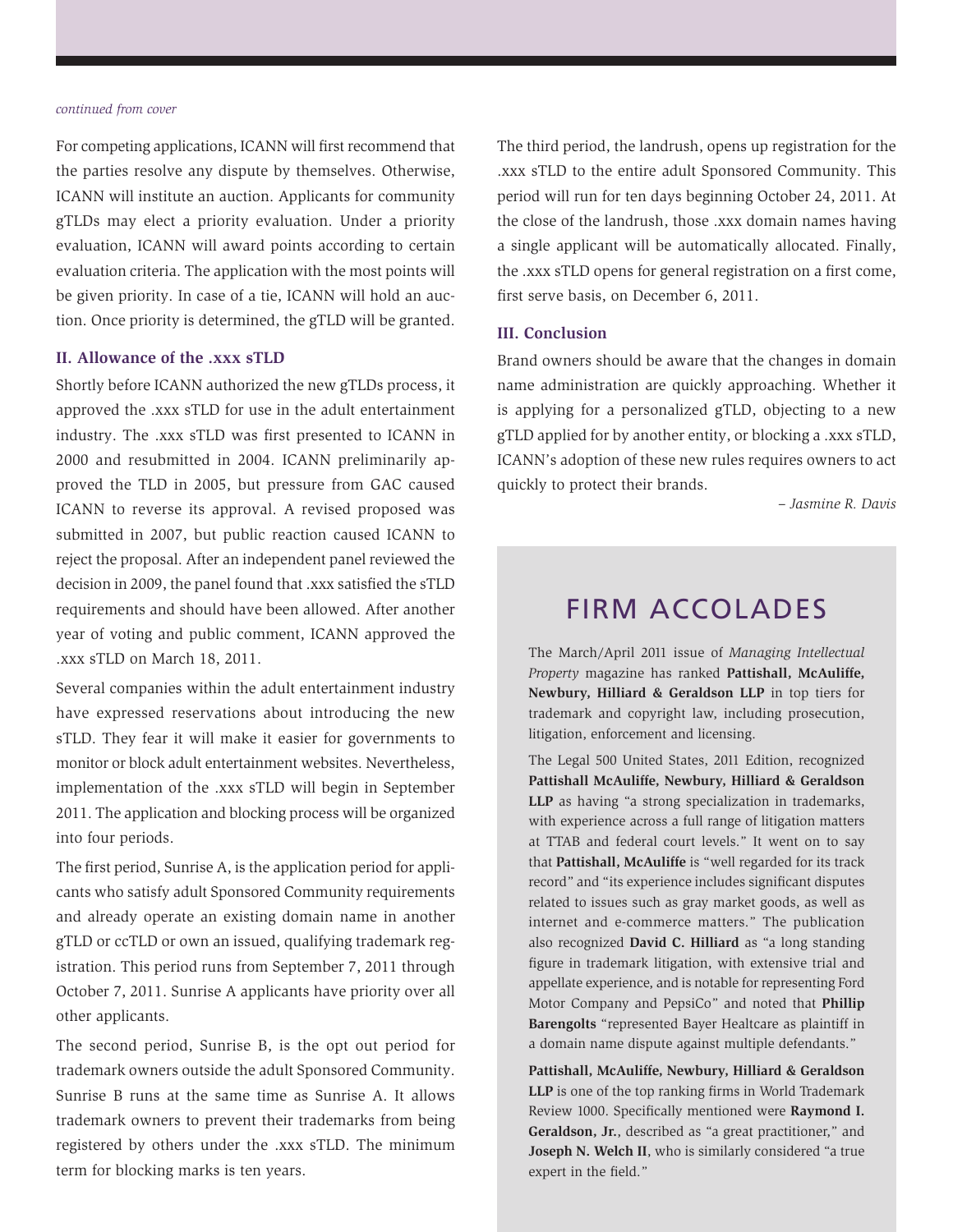#### **NEW ASSOCIATE**

**Seth I. Appel** has joined the firm as an Associate. **Seth** comes from a San Francisco firm where his practice covered all aspects of trademark, trade dress, and copyright law, including IP clearance, prosecution, licensing, and enforcement. **Seth** also has extensive experience litigating in federal and state courts and before the Trademark Trial and Appeal Board. Seth received his JD in 2004 from Columbia Law School.

#### **APPOINTMENTS**

**Bradley L. Cohn** has been appointed Chair of the Chicago Bar Association's Professional Responsibility Committee for the 2011-2012 year.

**Ashly A. Iacullo** has been appointed Chair of the Intellectual Property Committee for the Chicago Bar Association for the 2011-2012 year. **Ashly** was also appointed a member of the Development Committee for the Chicago Bar Foundation.

**Robert W. Sacoff** has been appointed Liaison between AIPPI and the ABA Section of Intellectual Property Law for 2011-2012.

#### **PRESENTATIONS**

**Brett A. August**, spoke at 55th Annual Intellectual Property Law Conference, at The John Marshall Law School in Chicago, IL, on February 25, 2011. The topic was "Proving and Defending Damage Claims in Trademark Litigation."

**Phillip Barengolts** gave a presentation on "Ethics of Investigations," at the 13th Annual Richard C. Sughrue Symposium on Intellectual Property Law and Policy, on March 21, 2011, at the University of Akron. On April 6 and 7, **Phil** also gave presentations on "Trademark Issues in the Anti-Counterfeiting Trade Agreement (ACTA)" and "ACTA: What Will it Mean For The IP Practitioner?" at the American Bar Association, Intellectual Property Section's Spring Meeting in Washington, D.C. On April 19, **Phil** gave another presentation on "The Potential Impact of the Anti-Counterfeiting Trade Agreement (ACTA) on U.S. and International Intellectual Property Enforcement," at the Chicago Bar Association in Chicago. **Phil** also gave the "Trademark Issues in the Anti-Counterfeiting Trade Agreement (ACTA)" presentation at the American Intellectual Property Law Association's Spring Meeting in San Francisco, California, on May 13.

David M. Beeman gave a presentation at the University of Chicago entitled "Constitutional Boundaries of Intellectual Property Law" on April 12. **David** also taught a class on April 28, 2011, entitled "Introduction to Intellectual Property" to staff members and students of the Young Chicago Authors organization.

**Thad Chaloemtiarana** moderated a panel discussion on "Issues and Trends in Consumer Privacy Law" at the Chicago Bar Association on Friday, June 10. The discussion included a primer on consumer privacy class actions and causes of action, how businesses can better manage consumer breach of privacy risks, and pending federal legislation.

**Ashly Iacullo** presented "Trademarks in Practice: Searching, Clearance and the Application Process in the United States," as part of the Practicing Law Institute's Understanding Trademark Law program, on June 17, in Chicago, Illinois, and also in New York on July 17.

**Jonathan S. Jennings** will speak on "Gray Goods - A US Perspective" at the Pharmaceutical Trademarks Group's Fall Meeting in Prague, Czech Republic, on October 14, 2011.

**Janet A. Marvel** will present "Understanding the Trademark License" at the Practicing Law Institute PLI's Understanding the Intellectual Property License 2011, in Chicago, Illinois on November 3. **Janet** will also present "Top Ten U.S. Trademark Cases in 2010-2011" at the annual meeting of the Intellectual Property Institute of Canada, in Chicago, Illinois, on November 3 and 4.

**J. Michael Monahan** was a panelist at a USPTO Roundtable on "Best Practices for Communication in Trademark Matters" in Washington, DC, on March 29, 2011. **Mike** was also a panelist on "Clarifying the role of EULAs, Terms of Service and Codes of Conduct" at the 2011 Login Conference on May 16, 2011.

**Alexis E. Payne** was a panelist at a Business Marketing Association event, entitled "Creating the Blueprint to Bring Social Media into Your Organization" on March 16, 2011, in Chicago. **Lexy** hosted the "Mobile Marketing Law" roundtable at the 26th Annual Intellectual Property Law Conference on April 6, 2011, in Arlington, Virginia, and she also co-chaired an ABA Mobile Marketing Roundtable on June 8, 2011, in Chicago. **Lexy** gave a presentation on "Green Marketing: Understanding the Science Behind 'Green' and Creating Cost-Effective and Compliant Marketing Programs," at the American Conference Institute's Conference on Environmental Advertising and the FTC's Revised Green Guides on May 24, 2011, in Chicago. **Lexy** will be speaking on "Using the Current Technologies to Jumpstart Legally Compliant Promotions" at the Promotion Marketing Association's 33rd Annual Promotion Marketing Law Conference on November 16, 2011, in Chicago.

**Robert W. Sacoff** spoke on "The Ethics of Deception" on April 29, 2011, at the Fourth Annual Conference on Legal Ethics in the Practice of IP Law put on by the Center for Intellectual Property Law at John Marshall Law School, in Chicago. **Bob** will also moderate the program "The Functional Boundary of Trademark Rights" on September 12, at the Intellectual Property Owners (IPO) Annual Meeting in Los Angeles, California.

#### **PUBLICATIONS**

**Phillip Barengolts** co-authored a book entitled "Trademark and Copyright Litigation, Volume I: Cease and Desist Demands Through Electronic Discovery," which was published by Oxford University Press. **Phil** was also quoted in an article, "MGA Beats Mattel in Bitter Doll Dispute" in *Managing Intellectual Property Magazine*, in April.

**Kristen S. Knecht** wrote "Finding Value in Lunch" for the Chicago Law Bulletin, which was published on May 11, 2011.

**Dale Qualls** wrote an article entitled "World IPv6 Day Provides a Wake-Up Call" for the Communications Technologies edition of *Peer to Peer*, the quarterly magazine of the International Legal Technology Association.